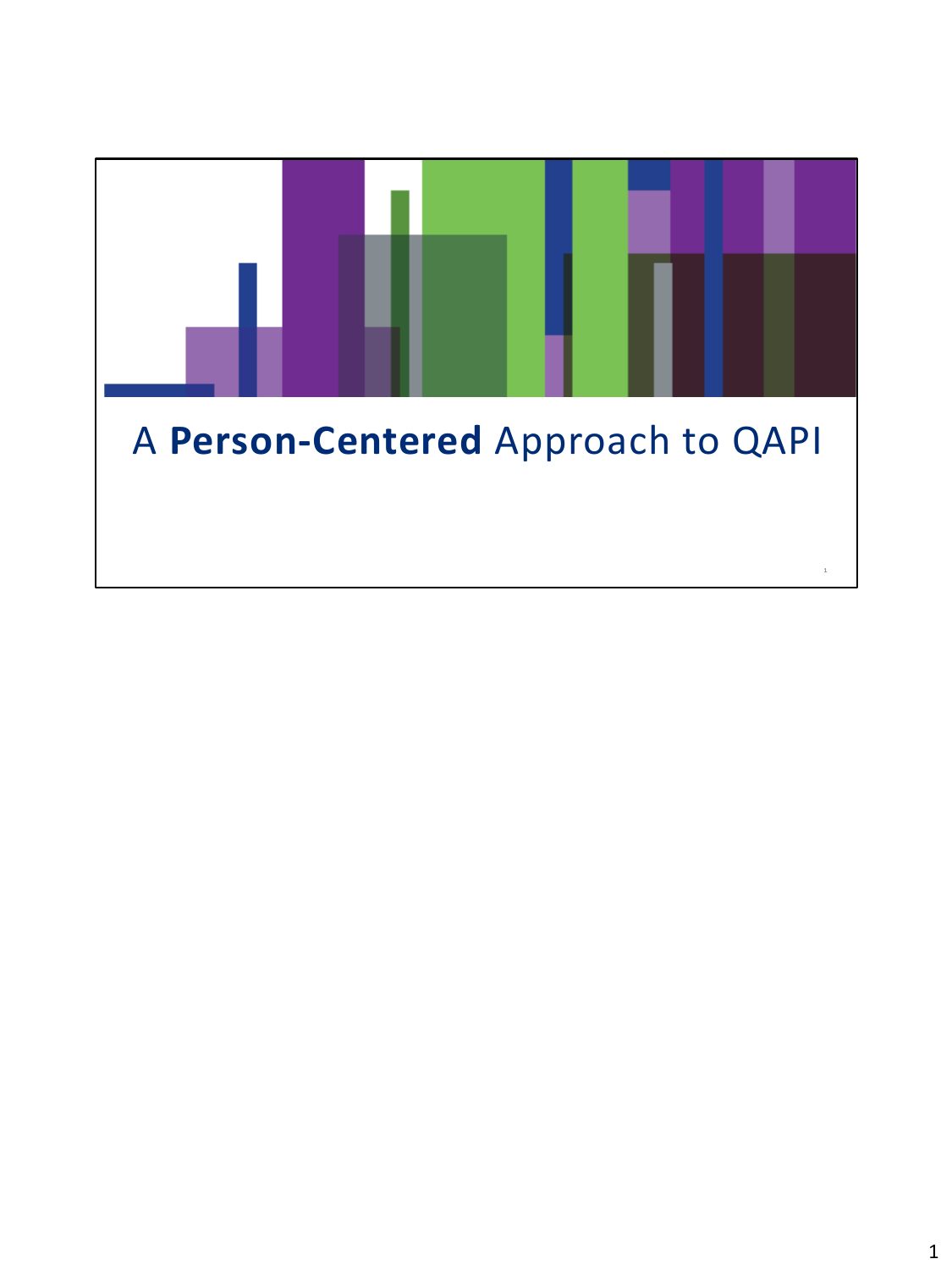| <b>More Than Meets The Eye</b><br><b>CASPER Report</b><br>Page 1 of 1<br><b>MDS 3.0 Facility Characteristics Report</b> |                                  |                                                                           |                                                                                                               |                           |               |
|-------------------------------------------------------------------------------------------------------------------------|----------------------------------|---------------------------------------------------------------------------|---------------------------------------------------------------------------------------------------------------|---------------------------|---------------|
|                                                                                                                         |                                  | Run Date: 11/19/18<br>Report Version Number: 1.00<br>Facility<br>Observed | Report Period: 07/01/18 - 09/30/18<br>Comparison Group: 03/01/18-08/31/18<br><b>Comparison Group</b><br>State | National                  |               |
| Gender<br>Male<br>Female                                                                                                | Num<br>49<br>55                  | Denom<br>Percent<br>47.1%<br>104<br>104<br>52.9%                          | Average<br>38.3%<br>61.7%                                                                                     | Average<br>38.9%<br>61.1% |               |
| Age<br><25 years old<br>25-54 years old<br>55-64 years old                                                              | $\theta$<br>$\overline{2}$<br>12 | 104<br>0.0%<br>104<br>1.9%<br>11.5%<br>104                                | 0.4%<br>4.9%<br>10.9%                                                                                         | 0.4%<br>5.5%<br>11.2%     |               |
| 65-74 years old<br>75-84 years old<br>85+ years old<br><b>Diagnostic Characteristics</b>                                | 24<br>35<br>31                   | 23.1%<br>104<br>104<br>33.7%<br>104<br>29.8%                              | 18,7%<br>26.7%<br>38.4%                                                                                       | 20.2%<br>27.9%<br>34.8%   |               |
| Psychiatric diagnosis<br>Intellectual or Developmental Disability<br>Hospice<br>Prognosis                               | 80<br>$\mathbf{2}$<br>11         | 103<br>77.7%<br>47<br>4.3%<br>104<br>10.6%                                | 60.4%<br>1.4%<br>6.9%                                                                                         | 56.1%<br>1,4%<br>6.8%     |               |
| Life expectancy of less than 6 months<br><b>Discharge Plan</b><br>Not already occurring                                 | ×<br>98                          | 7.7%<br>104<br>94.2%<br>104                                               | 5.3%<br>54.5%                                                                                                 | 5.9%<br>58.9%             |               |
| Already occurring<br>Referral<br>Not needed                                                                             | $\theta$<br>100                  | 104<br>5.8%<br>96.2%<br>104                                               | 45.5%<br>85.2%                                                                                                | 41.1%<br>89.8%            |               |
| Is or may be needed but not yet made<br>Has been made                                                                   | $\mathcal{D}$<br>$\overline{2}$  | 104<br>1.9%<br>104<br>1.9%                                                | 3.9%<br>10.9%                                                                                                 | 3.0%<br>7.2%              | $\mathcal{D}$ |

The thing about the facility characteristics is that it provides you with information about the population that you serve. With the new regulations regarding the facility assessment, each facility should be individualizing their approach to care, and the services they provide, based on the population that they serve. With that being said, the best way to get an understanding is to go through, and highlight some of the areas where your facility stands out.

I do want to point out that this information changes as your census does; so to coincide with the facility assessment's requirements of being updated annually, I would recommend keeping tabs on how your facility may be shifting in population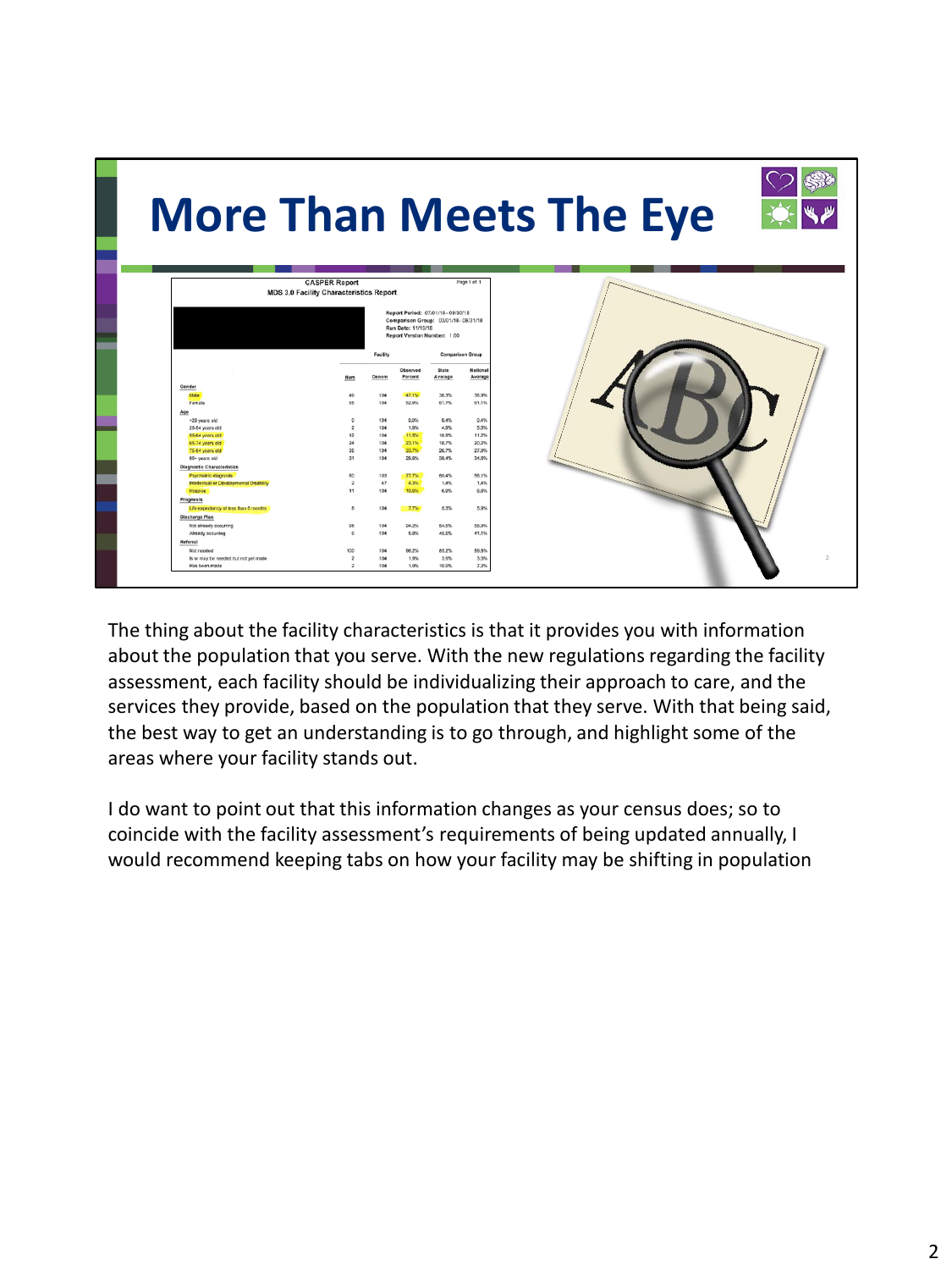

I have highlighted Long-Stay Antipsychotic use as an area of focus for this particular facility based on their CASPER QM Report. When I look at this report, I have highlighted the measure itself, and the residents who triggered specifically for this measure.

As I begun to work through this list, I took it to the next level, highlighting other quality measures that the residents on antipsychotics were also triggering for, as well as the total amount of quality measures each one of them triggered for.

As you can see here, there is a trend in the quality measures. Almost each resident on an antipsychotic also triggered for falls, and behaviors symptoms affecting others. This could indicate that the current regimen is not effective, and the medications MAY be associated with incidence of falls.

Specifically, we can go through the list of residents, and identify if any are on the same unit, or are being taken care of by the same staff, so that we can implement a performance improvement project and construct a team based on that information.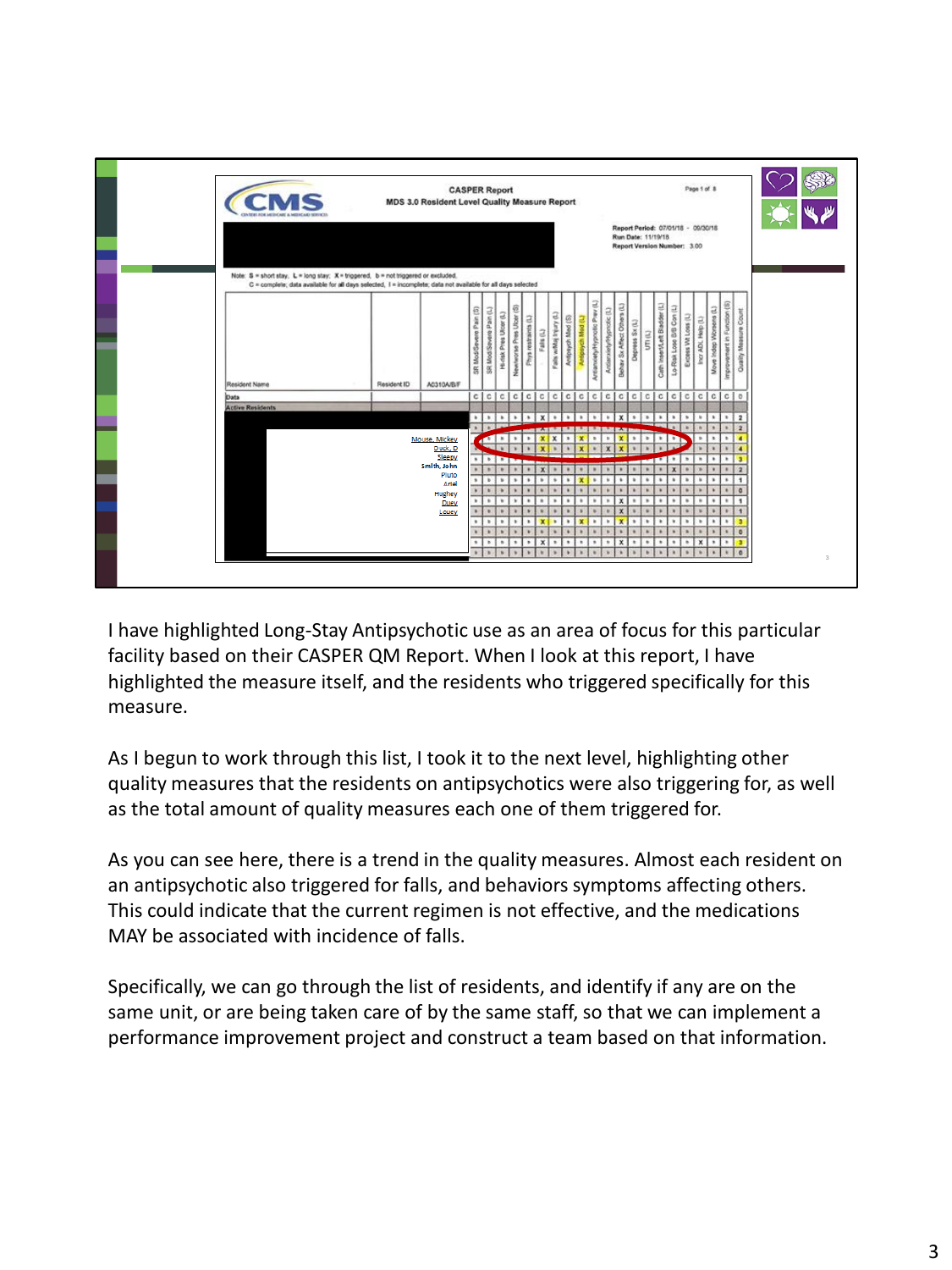## **Doing: Finding Root Cause** Learning Circles • There are no wrong answers • Solicit participation from everyone if possible. Everyone offers a unique perspective

Learning Circles provide a structured way of conversation that ensures everyone is part of the sharing. The goal is to devise solutions or develop ideas through mutual respect and understanding, incorporating the nursing home's diverse groups. The circles should include direct care givers, management, staff from various departments, and if possible, residents and families. In a learning circle, everyone has the opportunity to speak once without interruption before anyone speaks again. In the first round of speaking people share their own perspectives and ideas rather than commenting on what they've heard from others. After everyone has had an opportunity to speak once and have their own ideas heard, then everyone in the group is free to explore and discuss what they have heard from each other.

When doing a learning circle you need a note takes. You need to tell the learning circle group that they need to hone in on the problem statement. For example, rather than resident yells all day, ask "why" questions to get to "resident starts yelling with morning care and keeps it up all day."

Follow these steps for learning circle success:

Offer a question to the group such as "We are using a high level of antipsychotic drugs in our facility. These drugs are not good for most residents and are contributing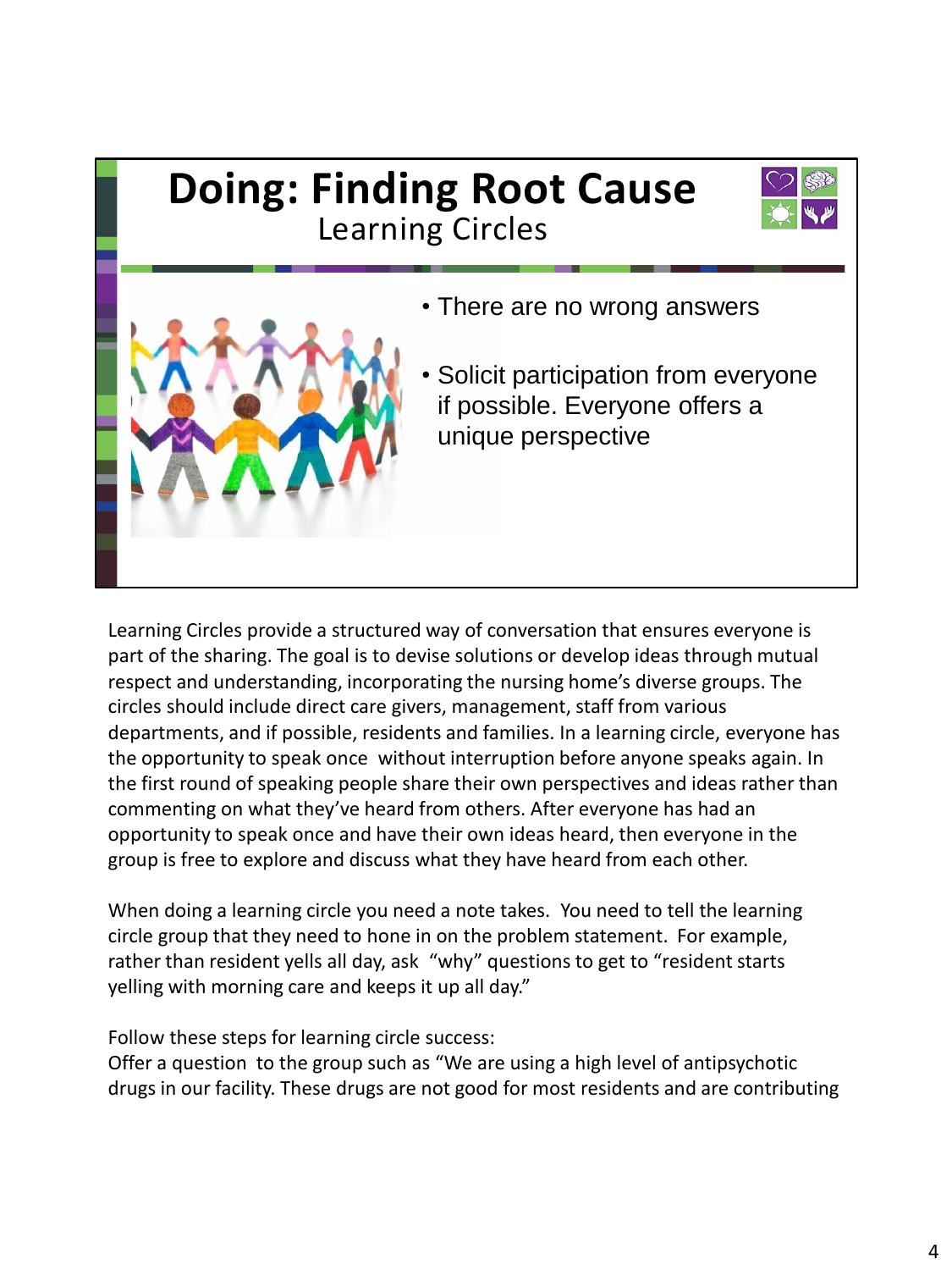to falls and other challenges. Mr. Smith is due for a new GDR attempt. What would we need to put in place, if we were to begin reducing his antipsychotic medications, to prevent and or mitigate his negative behaviors?"

- Invite anyone who feels so moved to be the one to start the conversation by sharing his or her own thoughts for approximately two minutes. No interruptions.
- Have the person to the right or left take their turn next, sharing their own perspectives and ideas in approximately two minutes. No interruptions
- Follow around the circle with each person speaking in turn, about his or her own perspectives and ideas, for about two minutes.
- If anyone wants to pass, they can.
- After the group has gone full circle, go back to anyone who passed and ask if they would like to speak.

Then open the conversation up for anyone to add to what they have said, ask each other questions, comment on what they have heard, and generally engage in discussion.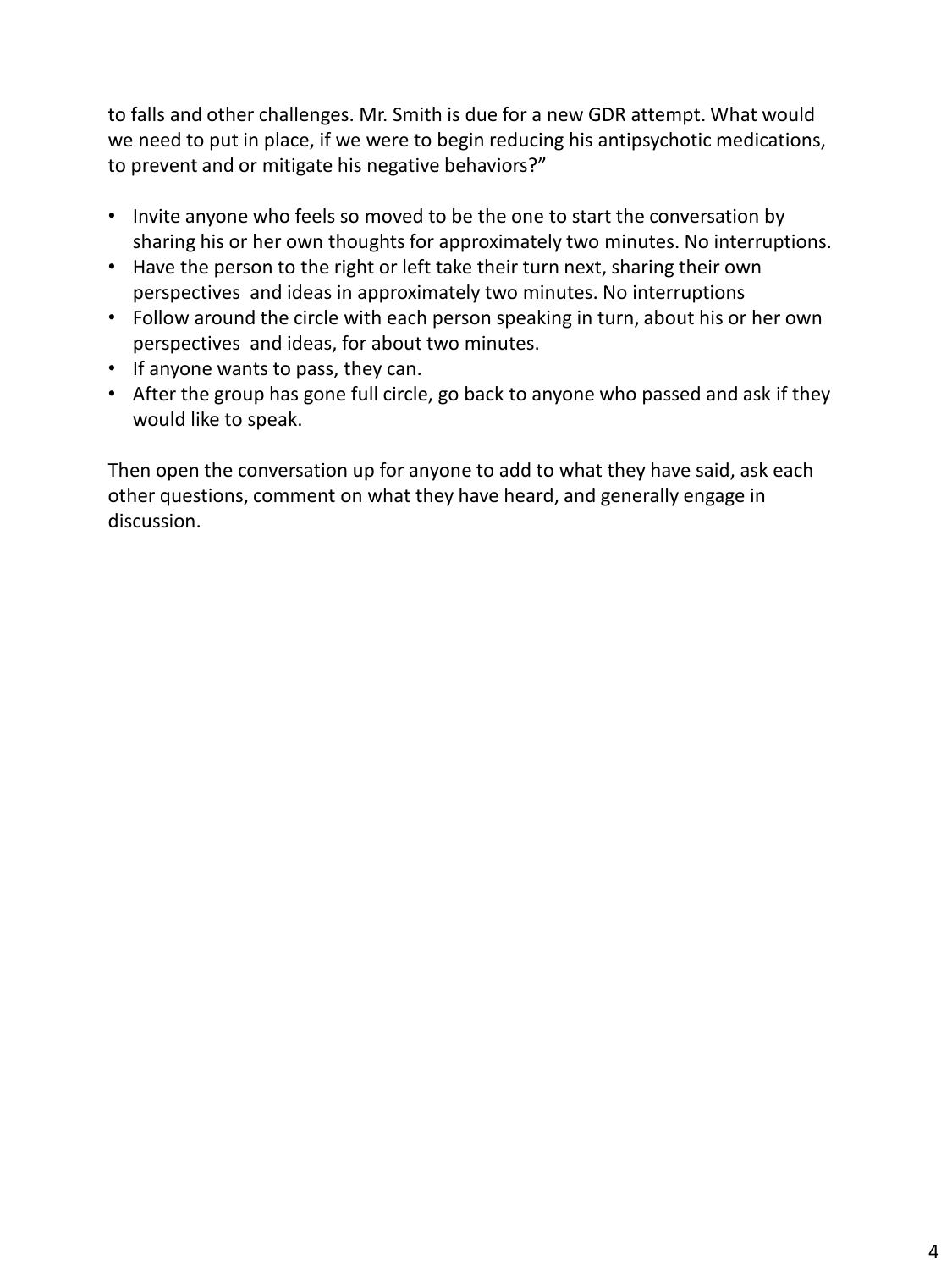

- First thing you do: Fix any immediate issues
- Like a fall caused by water or debris on the floor.
- Clean-up the floor and the hazard is gone!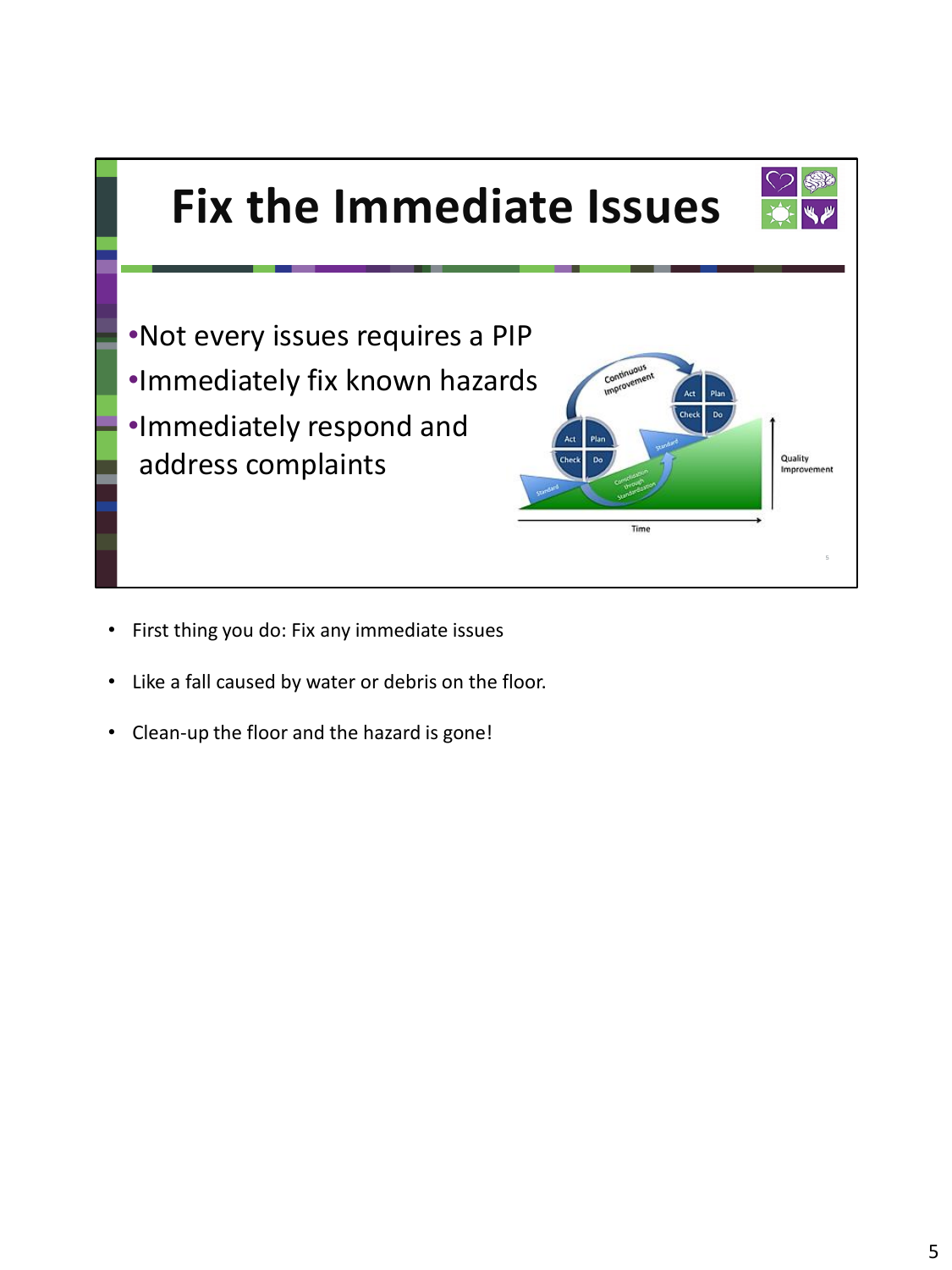

With our QAPI Packet, we have formulated 10 questions to map out your QAPI Master Plan – This is to set the framework for your facility's QAPI program, and how your facility is approaching QAPI

## **Go over step by step**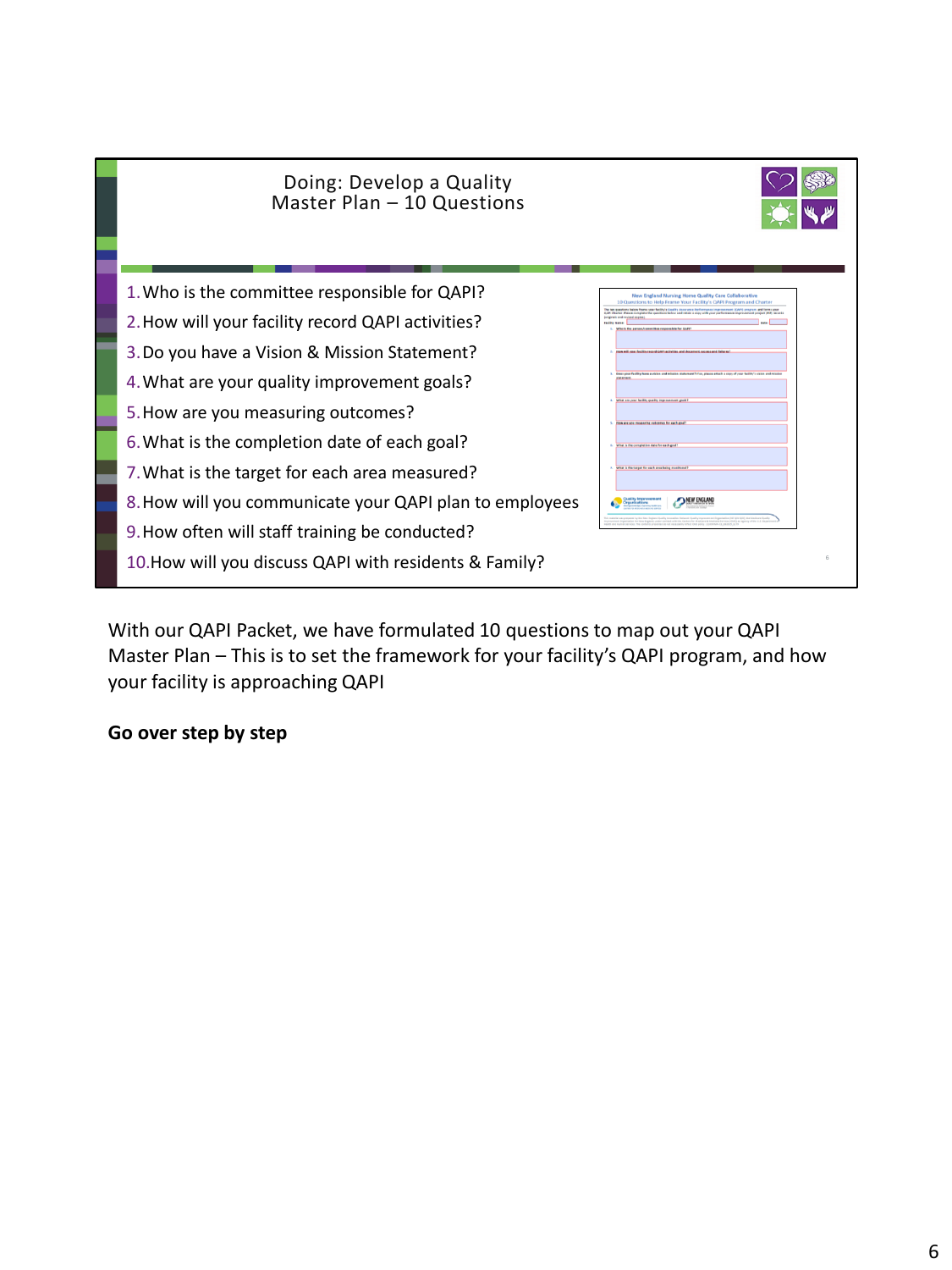

We also have developed a framework of questions related to Performance Improvement Projects. \*Go over list\*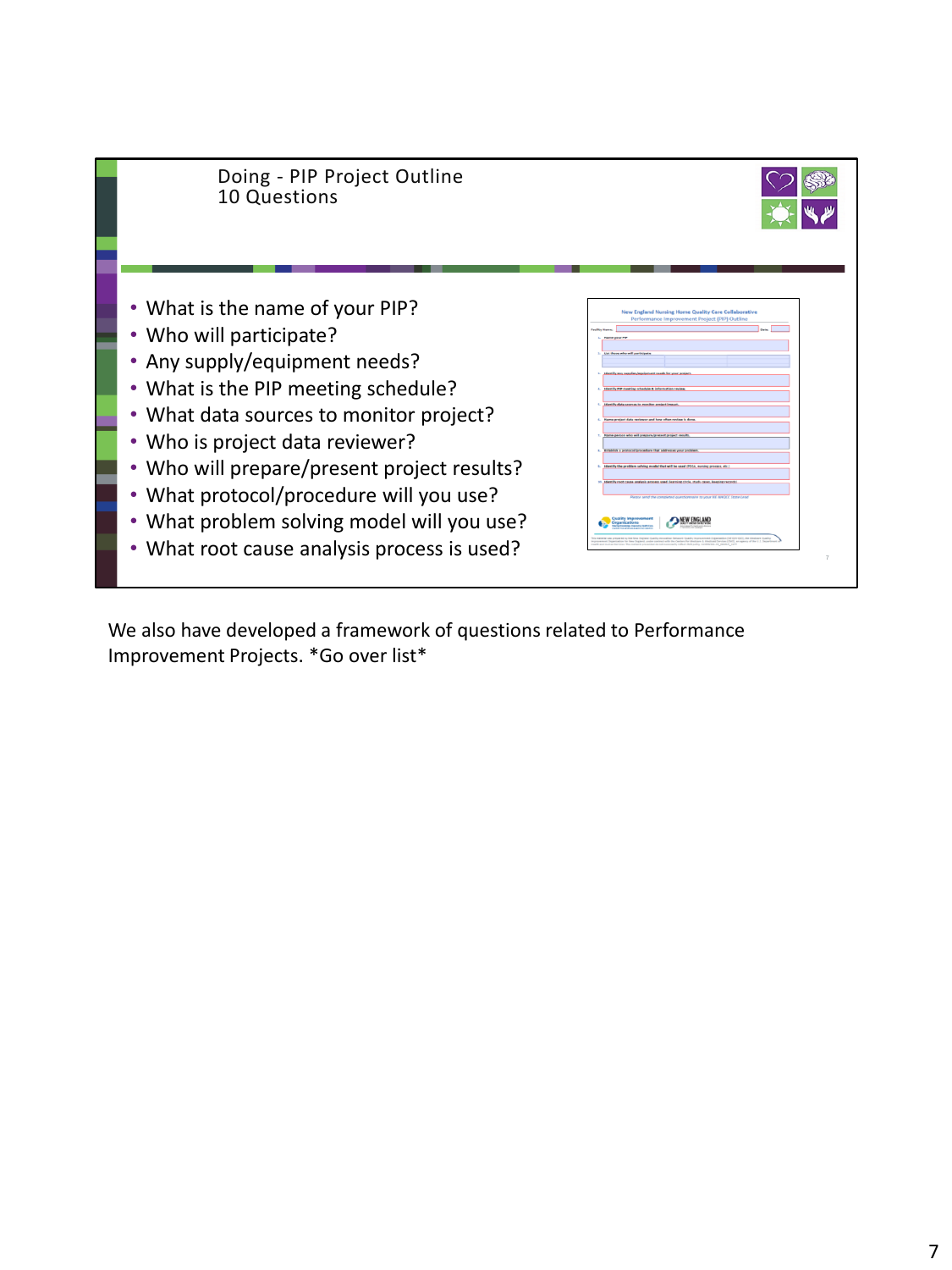

As you know, part of the QAPI regulation requires the facility to communicate QAPI efforts with staff, family, and residents. This can be achieved in multiple ways; newsletters, care plan meetings, resident councils, staff meetings. Additionally, you can also add something similar to your facility as seen here, in which a facility has posted a QAPI board in a public area, so that all staff, visitors, and residents are able to review. We really love this example, and want to share this -- this photo is courtesy of the Iowa Healthcare Association.